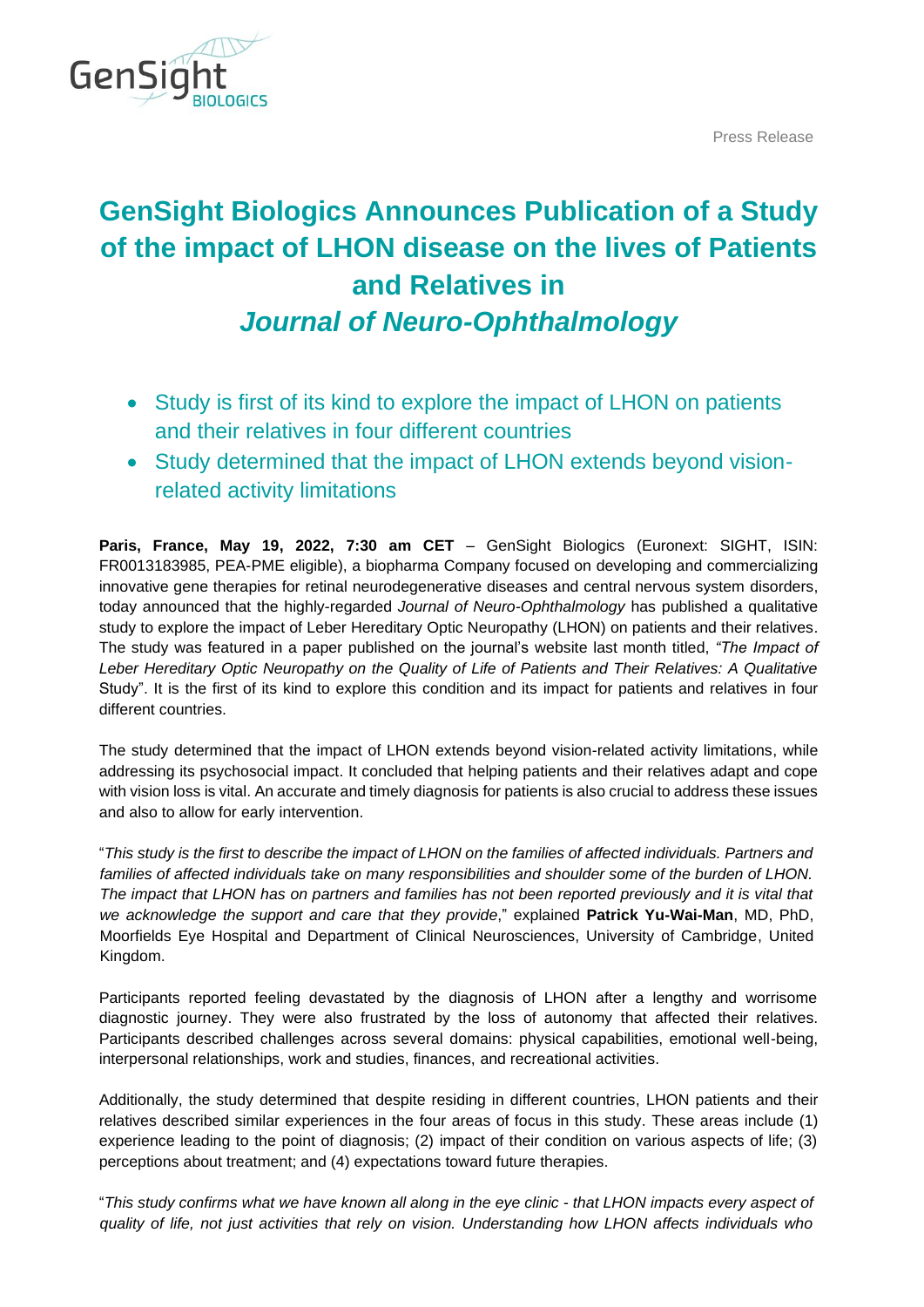

*develop vision loss enables doctors to intervene early and provide care that will improve the quality of life of affected individuals,"* commented **Benson Chen**, MD, Department of Clinical Neurosciences, University of Cambridge, United Kingdom. *"This might include different kinds of assessments in the eye clinic that measure the emotional and psychological impact of LHON or developing the referral pathways that enable affected individuals to access psychological support and work or skills re-training*," he added.

LHON is an inherited mitochondrial disease characterized by severe bilateral vision loss and chronic visual impairment. The objective of this study was to comprehensively explore the impact of LHON on the lives of patients and their relatives at the time of diagnosis and now.

The qualitative study design encompassed eight focus group interviews conducted in France, Germany, the United Kingdom, and the United States, involving 17 individuals with m.11778G>A mutation and their relatives. Separate focus groups for patients and their relatives were facilitated by a moderator in French, German, or English. Neuro-ophthalmologists in the four countries who participated helped to identify additional patients who fulfilled under-represented sampling criteria. The four countries were selected because all have established networks of individuals with LHON and were places where previous LHON studies have been conducted.

Focus group interviews were conducted as part of a market research study sponsored by GenSight Biologics, and independently designed and conducted by groupH, a health care market research and analytics firm. The design and conduct of the study complied with the European Pharmaceutical Market Research Association and British Healthcare Business Intelligence Association guidelines.

"*We, at GenSight, have long been convinced that by providing an innovative therapeutic solution for LHON we would offer much more than an improved vision. Documenting the impact of LHON experienced by all study participants highlights the fact that we could empower patients and improve their ability to enjoy a fulfilling life, while easing the demands on their loved ones. This is precisely why we are dedicated to developing a long-lasting therapeutic solution for patients with LHON,*" explained **Magali Taiel**, Chief Medical Officer of GenSight. "*We are hopeful that we may one day help patients to recover not only their vision, but also their sense of autonomy and well-being,"* she added.

Full text versions of this article are available on the journal's website: [https://journals.lww.com/jneuro](https://journals.lww.com/jneuro-ophthalmology/Abstract/9900/The_Impact_of_Leber_Hereditary_Optic_Neuropathy_on.77.aspx)[ophthalmology/Abstract/9900/The\\_Impact\\_of\\_Leber\\_Hereditary\\_Optic\\_Neuropathy\\_on.77.aspx.](https://journals.lww.com/jneuro-ophthalmology/Abstract/9900/The_Impact_of_Leber_Hereditary_Optic_Neuropathy_on.77.aspx)

# **\*About the paper:**

# **The Impact of Leber Hereditary Optic Neuropathy on the Quality of Life of Patients and Their Relatives: A Qualitative Study**

**Authors:** Benson S. Chen, MD, Erik Holzinger, MBA, Magali Taiel, MD, Patrick Yu-Wai-Man, MD, PhD

## **References:**

1. Carelli V, Carbonelli M, de Coo IF, Kawasaki A, Klopstock T,

Lagrèze WA, La Morgia C, Newman NJ, Orssaud C, Pott JWR, Sadun AA, van Everdingen J, Vignal-Clermont C, Votruba M, Yu- Wai-Man P, Barboni P. International consensus statement on the clinical and therapeutic management of Leber hereditary optic neuropathy. J Neuroophthalmol. 2017;37:371–381.

2. Wallace DC, Singh G, Lott MT, Hodge JA, Schurr TG, Lezza AM, Elsas LJ II, Nikoskelainen EK. Mitochondrial DNA mutation associated with Leber's hereditary optic neuropathy. Science. 1988;242:1427–1430.

3. Newman NJ, Carelli V, Taiel M, Yu-Wai-Man P. Visual outcomes in Leber hereditary optic neuropathy patients with the m.11778G.A (MTND4) mitochondrial DNA mutation. J Neuroophthalmol. 2020;40:547–557.

4. Yu-Wai-Man P, Newman NJ, Carelli V, La Morgia C, Biousse V, Bandello FM, Clermont CV, Campillo LC, Leruez S, Moster ML, Cestari DM, Foroozan R, Sadun A, Karanjia R, Jurkute N, Blouin L, Taiel M, Sahel JA; Group LRS. Natural history of patients with Leber hereditary optic neuropathy-results from the REALITY study. Eye (Lond). 2021 Apr 28 doi: https://doi.org/10.1038/ s41433-021-01535-9 (epub ahead of print).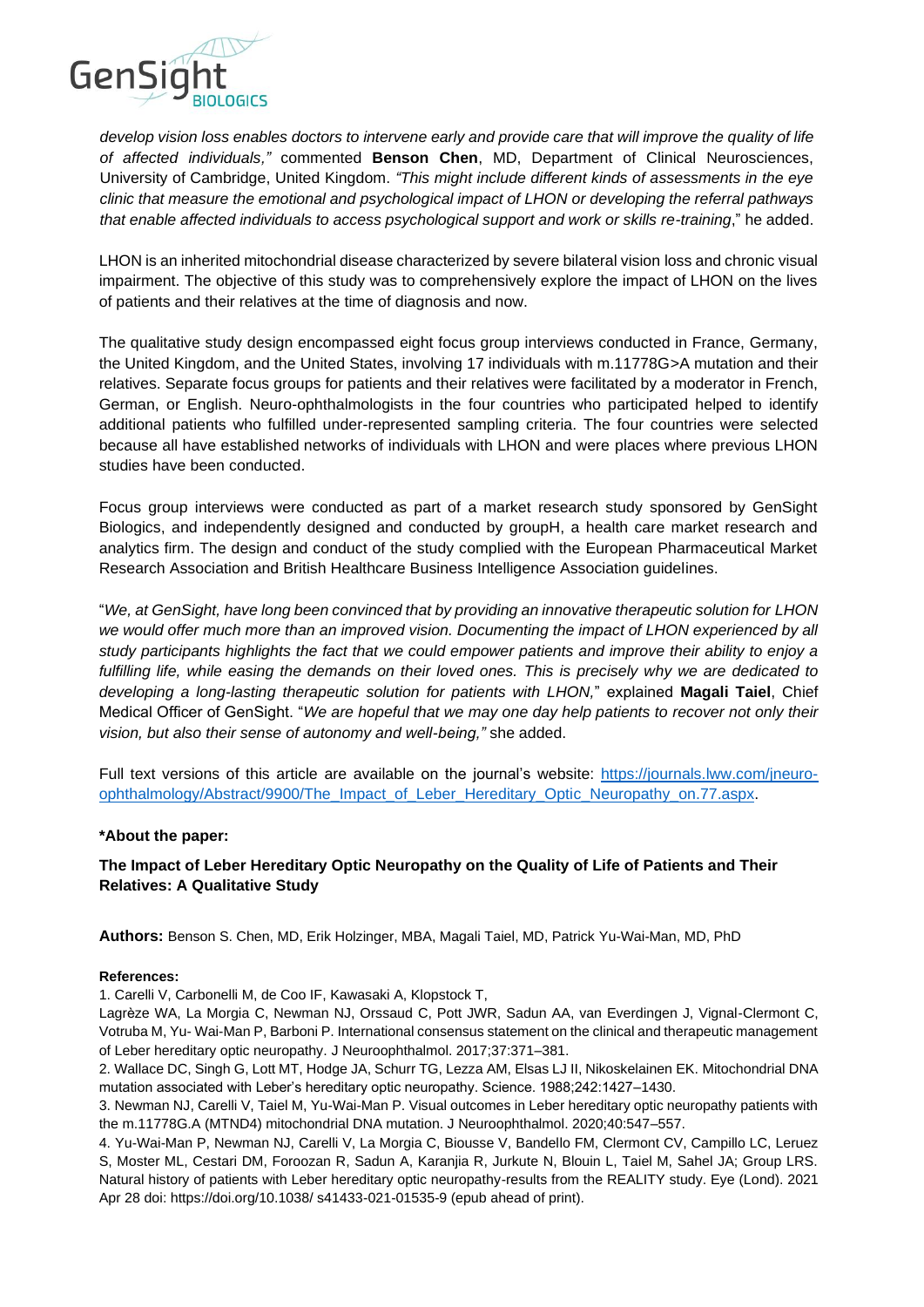

5. Braithwaite T, Calvert M, Gray A, Pesudovs K, Denniston AK. The use of patient-reported outcome research in modern ophthalmology: impact on clinical trials and routine clinical practice. Patient Relat Outcome Meas. 2019;10:9– 24.

6. Mangione CM, Lee PP, Gutierrez PR, Spritzer K, Berry S, Hays RD. National Eye Institute visual function questionnaire field test I. Development of the 25-item National Eye Institute visual function questionnaire. Arch Ophthalmol. 2001;119:1050–1058.

7. Kirkman MA, Korsten A, Leonhardt M, Dimitriadis K, De Coo IF, Klopstock T, Griffiths PG, Hudson G, Chinnery PF, Yu-Wai-Man P. Quality of life in patients with Leber hereditary optic neuropathy. Invest Ophthalmol Vis Sci. 2009;50:3112–3115.

8. Cui S, Jiang H, Peng J, Wang J, Zhang X. Evaluation of vision- related quality of life in Chinese patients with Leber hereditary optic neuropathy and the G11778A mutation. J Neuroophthalmol. 2019;39:56–59.

9. Gale J, Khoshnevis M, Frousiakis SE, Karanjia R, Poincenot L, Sadun AA, Baron DA. An international study of emotional response to bilateral vision loss using a novel graphical online assessment tool. Psychosomatics. 2017;58:38–45.

10. Garcia GA, Khoshnevis M, Gale J, Frousiakis SE, Hwang TJ, Poincenot L, Karanjia R, Baron D, Sadun AA. Profound vision loss impairs psychological well-being in young and middle-aged individuals. Clin Ophthalmol. 2017;11:417–427.

11. Gale NK, Heath G, Cameron E, Rashid S, Redwood S. Using the framework method for the analysis of qualitative data in multi- disciplinary health research. BMC Med Res Methodol. 2013;13:117.

12. Steinberg EP, Tielsch JM, Schein OD, Javitt JC, Sharkey P, Cassard SD, Legro MW, Diener-West M, Bass EB, Damiano AM, Steinwachs DM, Sommer A. The VF-14. An index of functional impairment in patients with cataract. Arch Ophthalmol. 1994;112:630–638.

13. Cohen JS, Biesecker BB. Quality of life in rare genetic conditions: a systematic review of the literature. Am J Med Genet A. 2010;152A:1136–1156.

14. von der Lippe C, Diesen PS, Feragen KB. Living with a rare disorder: a systematic review of the qualitative literature. Mol Genet Genomic Med. 2017;5:758–773.

15. James CA, Hadley DW, Holtzman NA, Winkelstein JA. How does the mode of inheritance of a genetic condition influence families? A study of guilt, blame, stigma, and understanding of inheritance and reproductive risks in families with X-linked and autosomal recessive diseases. Genet Med. 2006;8:234–242.

16. Turriff A, Nolen R, D'Amanda C, Biesecker B, Cukras C, Sieving PA. "There are hills and valleys": experiences of parenting a son with X-linked retinoschisis. Am J Ophthalmol. 2020;212:98–104.

17. Nyumba TO, Wilson K, Derrick CJ, Mukherjee N. The use of focus group discussion methodology: insights from two decades of application in conservation. Methods Ecol Evol. 2018;9:20–32.

## **Contacts**

#### **GenSight Biologics**

Corporate Communications Director Clothilde Caillet [ccaillet@gensight-biologics.com](mailto:tgidoin@gensight-biologics.com)

#### **LifeSci Advisors**

Investor Relations Guillaume van Renterghem [gvanrenterghem@lifesciadvisors.com](mailto:gvanrenterghem@lifesciadvisors.com) +41 (0)76 735 01 31

#### **RooneyPartners**

Media Relations Jeanene Timberlake [jtimberlake@rooneypartners.com](mailto:jtimberlake@rooneypartners.com) +1 646-770-8858

#### **Orpheon Finance**

Retail Investors James Palmer [j.palmer@orpheonfinance.com](mailto:j.palmer@orpheonfinance.com) +33 (0)7 60 92 77 74

#### **About GenSight Biologics**

GenSight Biologics S.A. is a clinical-stage biopharma company focused on developing and commercializing innovative gene therapies for retinal neurodegenerative diseases and central nervous system disorders. GenSight Biologics' pipeline leverages two core technology platforms, the Mitochondrial Targeting Sequence (MTS) and optogenetics, to help preserve or restore vision in patients suffering from blinding retinal diseases. GenSight Biologics' lead product candidate, LUMEVOQ® (GS010; lenadogene nolparvovec), has been submitted for marketing approval in Europe for the treatment of Leber Hereditary Optic Neuropathy (LHON), a rare mitochondrial disease affecting primarily teens and young adults that leads to irreversible blindness. Using its gene therapy-based approach, GenSight Biologics'